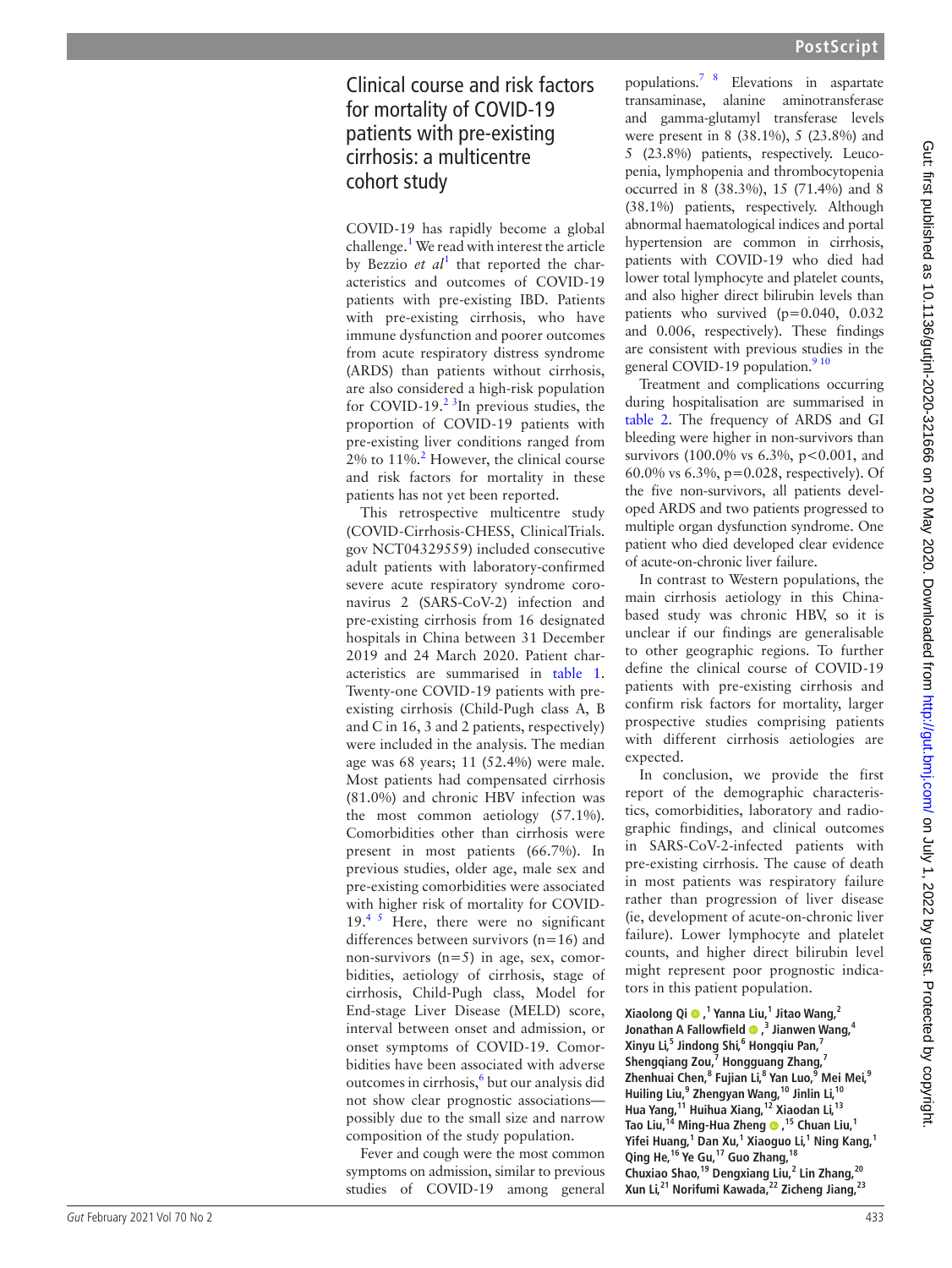<span id="page-1-0"></span>

|                                                                       | <b>Total</b><br>$(n=21)$ | Non-survivor<br>$(n=5)$    | Survivor<br>$(n=16)$    | P value                           |
|-----------------------------------------------------------------------|--------------------------|----------------------------|-------------------------|-----------------------------------|
| <b>Clinical characteristics</b>                                       |                          |                            |                         |                                   |
| Age, years                                                            | 68 (52-75)               | 68 (50-75)                 | 69 (52-75)              | 0.842                             |
| Sex                                                                   |                          |                            |                         | 0.311                             |
| Male                                                                  | 11 (52.4%)               | 4 (80.0%)                  | $7(43.8\%)$             |                                   |
| Aetiology of cirrhosis                                                |                          |                            |                         | 0.489                             |
| Chronic hepatitis B                                                   | 9 (42.9%)                | $2(40.0\%)$                | 7 (43.8%)               |                                   |
| Chronic hepatitis C                                                   | $2(9.5\%)$               | $0(0.0\%)$                 | 2(12.5%)                | $\overline{\phantom{a}}$          |
| Alcoholic liver disease                                               | $2(9.5\%)$               | $1(20.0\%)$                | $1(6.2\%)$              | $\overline{\phantom{a}}$          |
| Schistosomiasis                                                       | $1(4.8\%)$               | $1(20.0\%)$                | $0(0\%)$                |                                   |
| Autoimmune hepatitis                                                  | $1(4.8\%)$               | $0(0.0\%)$                 | $1(6.2\%)$              |                                   |
| Other*                                                                | 6(28.6%)                 | $1(20.0\%)$                | $4(25.0\%)$             | $\overline{\phantom{a}}$          |
| Stage of cirrhosis                                                    |                          |                            |                         | 0.228                             |
| Decompensated                                                         | 4 (19.0%)                | $2(40.0\%)$                | 2(12.5%)                | $\overline{\phantom{a}}$          |
| Child-Pugh class                                                      |                          |                            |                         | 0.354                             |
| Α                                                                     | 16 (76.2%)               | $3(60.0\%)$                | 13 (81.3%)              | $\overline{\phantom{a}}$          |
| B                                                                     | $3(14.3\%)$              | $0(0.0\%)$                 | 3(18.8%)                | $\overline{\phantom{a}}$          |
| $\mathsf C$<br>MELD score                                             | $2(9.5\%)$               | $2(40.0\%)$                | $0(0.0\%)$              | $\overline{\phantom{a}}$<br>0.398 |
|                                                                       | $8(7-11)$<br>20 (95.2%)  | $11(7-14)$<br>$5(100.0\%)$ | $8(7-9)$                | 1.000                             |
| <b>Exposure history</b><br>Interval between onset and admission, days | $8(3-14)$                | $3(3-20)$                  | 15 (93.8%)<br>$8(4-15)$ | 0.495                             |
|                                                                       |                          |                            |                         |                                   |
| Onset symptoms<br>Fever                                               | 16 (76.2%)               | 5 (100.0%)                 | 11 (68.8%)              | 0.278                             |
| Cough                                                                 | 15 (71.4%)               | 4 (80.0%)                  | 11 (68.8%)              | 1.000                             |
| Shortness of breath                                                   | 12 (57.1%)               | $3(60.0\%)$                | $9(56.3\%)$             | 1.000                             |
| Sputum                                                                | $7(33.3\%)$              | $2(40.0\%)$                | 5(31.3%)                | 1.000                             |
| Sore throat                                                           | 3(14.3%)                 | $0(0.0\%)$                 | 3(18.8%)                | 0.549                             |
| Diarrhoea                                                             | $2(9.5\%)$               | $1(20.0\%)$                | $1(6.3\%)$              | 0.429                             |
| Comorbidities                                                         |                          |                            |                         |                                   |
| Any                                                                   | 13 (61.9%)               | $5(100.0\%)$               | $8(50.0\%)$             | 0.111                             |
| Hypertension                                                          | 7 (33.3%)                | $2(40.0\%)$                | 5 (31.3%)               | 1.000                             |
| <b>Diabetes</b>                                                       | 4 (19.0%)                | $2(40.0\%)$                | $2(12.5\%)$             | 0.228                             |
| Coronary heart disease                                                | 4 (19.0%)                | $2(40.0\%)$                | $2(12.5\%)$             | 0.228                             |
| Chronic kidney disease                                                | $2(9.5\%)$               | $0(0.0\%)$                 | $2(12.5\%)$             | 1.000                             |
| Malignancy                                                            | 3(14.3%)                 | $1(20.0\%)$                | 2(12.5%)                | 1.000                             |
| Laboratory characteristics                                            |                          |                            |                         |                                   |
| White cell, $\times 10^9$ /L                                          | 4.34 (2.81-5.52)         | 4.60 (1.86-9.05)           | 4.28 (3.10-5.15)        | 0.905                             |
| Neutrophils, $\times 10^9$ /L                                         | 2.64 (1.68-4.30)         | 4.01 (1.54-7.45)           | 2.48 (1.64-4.22)        | 0.548                             |
| Lymphocytes, $\times 10^9$ /L                                         | $0.78(0.51 - 1.24)$      | $0.36(0.20 - 1.10)$        | $0.86(0.70 - 1.29)$     | $0.040*$                          |
| Platelets, $\times 10^9$ /L                                           | 120 (70-182)             | 77 (44–93)                 | 126 (83-201)            | $0.032*$                          |
| ALT, U/L                                                              | $30(19 - 41)$            | $30(22 - 52)$              | 28 (17-38)              | 0.603                             |
| AST, U/L                                                              | $38(27 - 55)$            | $42(32 - 105)$             | $31(26 - 51)$           | 0.275                             |
| GGT, U/L                                                              | $23(20-59)$              | $61(22-151)$               | $22(17-27)$             | 0.098                             |
| Total bilirubin, umol/L                                               | 14.5 (10.60-22.50)       | 22.2 (16.60-34.60)         | 12.6 (8.90-20.00)       | 0.075                             |
| Direct bilirubin, µmol/L                                              | 4.8 (2.50-10.90)         | 12.0 (9.40-14.60)          | $3.90(2.23 - 6.90)$     | $0.006*$                          |
| Albumin, g/L                                                          | 34.2 (26.90-38.60)       | 29.0 (22.30-36.00)         | 37.5 (27.60-38.70)      | 0.354                             |
| LDH, U/L                                                              | 306 (238-429)            | 409 (178-573)              | 289 (234-344)           | 0.179                             |
| BUN, mmol/L                                                           | $5.50(3.97 - 7.65)$      | 5.50 (3.98-10.40)          | $5.30(3.85 - 7.10)$     | 0.660                             |
| SCr, µmol/L                                                           | 66.0 (48.70-90.40)       | 66.2 (59.30-94.50)         | 60.1 (47.20-87.90)      | 0.398                             |
| Glucose, mmol/L                                                       | $6.20(5.10 - 7.91)$      | 7.90 (5.65-14.15)          | $6.06(4.95 - 7.60)$     | 0.208                             |
| Creatine kinase, U/L                                                  | $87(52 - 135)$           | 63 (46-416)                | 91 (50-131)             | 0.968                             |
| APTT, s                                                               | 29.1 (22.70-32.90)       | 32.9 (30.00-46.50)         | 28.1 (22.10-32.60)      | 0.075                             |
| Prothrombin time, s                                                   | 12.8 (11.80-14.60)       | 14.0 (11.70-17.50)         | 12.6 (11.60-14.40)      | 0.445                             |
| <b>INR</b>                                                            | $1.08(1.00-1.30)$        | $1.31(1.00-1.59)$          | $1.08(0.99 - 1.17)$     | 0.275                             |
| C-reactive protein, mg/L                                              | 18.30 (1.88-73.71)       | 50.00 (13.91-116.40)       | 7.20 (1.50-56.13)       | 0.153                             |
| Procalcitonin, ng/mL                                                  | $0.05(0.00 - 0.35)$      | $0.10(0.05 - 1.19)$        | $0.04(0.00 - 0.09)$     | 0.130                             |
| CT evidence of pneumonia                                              |                          |                            |                         |                                   |
| Typical signs of SARS-CoV-2 infection                                 | 18 (85.7%)               | 4 (80.0%)                  | 14 (87.5%)              | 1.000                             |

Data are expressed as median (IQR) or n (%). P values were calculated by Mann-Whitney U test or Fisher's exact test, as appropriate.<br>\* Other: one for with HBV and HCV co-infection, one for hepatitis B infection with histor international normalised ratio; LDH, lactate dehydrogenase; SARS-CoV-2, severe acute respiratory syndrome coronavirus 2; SCr, serum creatinine.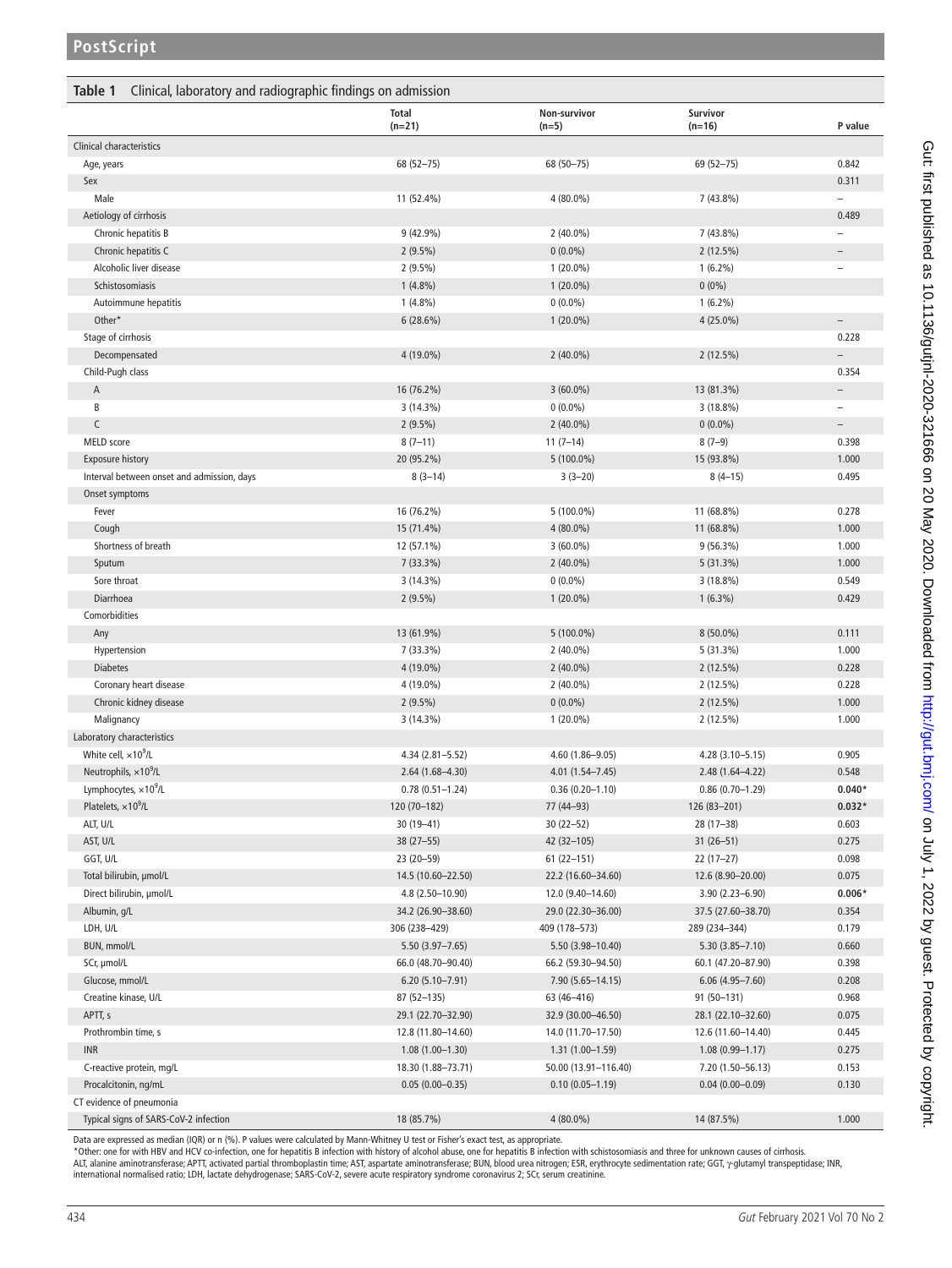<span id="page-2-0"></span>

| Table 2<br>Treatment, complications and outcomes |                          |                         |                             |            |  |  |
|--------------------------------------------------|--------------------------|-------------------------|-----------------------------|------------|--|--|
|                                                  | <b>Total</b><br>$(n=21)$ | Non-survivor<br>$(n=5)$ | <b>Survivor</b><br>$(n=16)$ | P value    |  |  |
| Treatment                                        |                          |                         |                             |            |  |  |
| ICU admission                                    | $5(23.8\%)$              | $4(80.0\%)$             | $1(6.3\%)$                  | $0.004*$   |  |  |
| <b>Antiviral treatment</b>                       | 17 (81.0%)               | $4(80.0\%)$             | 13 (81.3%)                  | 1.000      |  |  |
| Antibiotic treatment                             | 15 (71.4%)               | $5(100.0\%)$            | 10 (62.5%)                  | 0.262      |  |  |
| Glucocorticoids                                  | $8(38.1\%)$              | $5(100.0\%)$            | $3(18.8\%)$                 | $0.003*$   |  |  |
| Intravenous immunoglobulin                       | $5(23.8\%)$              | $3(60.0\%)$             | 2(12.5%)                    | 0.063      |  |  |
| Non-invasive ventilation                         | $4(19.0\%)$              | $3(60.0\%)$             | $1(6.3\%)$                  | $0.028*$   |  |  |
| Invasive mechanical ventilation                  | $3(14.3\%)$              | $3(60.0\%)$             | $0(0.0\%)$                  | $0.008*$   |  |  |
| <b>CRRT</b>                                      | $2(9.5\%)$               | $2(40.0\%)$             | $0(0.0\%)$                  | $0.048*$   |  |  |
| <b>ECMO</b>                                      | $2(9.5\%)$               | $2(40.0\%)$             | $0(0.0\%)$                  | $0.048*$   |  |  |
| Complications during hospitalisation             |                          |                         |                             |            |  |  |
| Secondary infection                              | 6(28.6%)                 | $3(60.0\%)$             | $3(18.8\%)$                 | 0.115      |  |  |
| Ascites                                          | $5(23.8\%)$              | $2(40.0\%)$             | $3(18.8\%)$                 | 0.553      |  |  |
| Upper GI bleeding                                | 4 (19.0%)                | $3(60.0\%)$             | $1(6.3\%)$                  | $0.028*$   |  |  |
| Acute-on-chronic liver failure                   | $1(4.8\%)$               | $1(20.0\%)$             | $0(0.0\%)$                  | 0.238      |  |  |
| Acute kidney injury                              | $1(4.8\%)$               | $1(20.0\%)$             | $0(0.0\%)$                  | 0.238      |  |  |
| Septic shock                                     | $3(14.3\%)$              | $2(40.0\%)$             | $1(6.3\%)$                  | 0.128      |  |  |
| <b>ARDS</b>                                      | 6(28.6%)                 | $5(100.0\%)$            | $1(6.3\%)$                  | $< 0.001*$ |  |  |
| Length of stay, days                             | $16(11-32)$              | $16(7-39)$              | $16(11-31)$                 | 0.842      |  |  |

One patient died in the emergency department without intensive care. Data are expressed as median (IQR) or n (%). P values were calculated by Mann-Whitney U test or Fisher's exact test, as appropriate.

\*A two-sided p-value of less than 0.05 was considered statistically significant.

ARDS, acute respiratory distress syndrome; CRRT, continuous renal replacement therapy; ECMO, extracorporeal membrane oxygenation; ICU, intensive care unit.

### **Fengmei Wang,24 Bin Xiong,25 Tetsuo Takehara,26 Don C Rockey,27 for the COVID-Cirrhosis-CHESS Group**

<sup>1</sup> CHESS Center, Institute of Portal Hypertension, The First Hospital of Lanzhou University, Lanzhou, China 2 CHESS-COVID-19 Group, Xingtai People's Hospital, Xingtai, China

<sup>3</sup> Centre for Inflammation Research, University of Edinburgh MRC Centre for Inflammation Research, Edinburgh, UK

4 Department of Tuberculosis and Respiratory, Wuhan Jinyintan Hospital, Wuhan, China

5 Department of Infectious Disease, Shanghai Fifth People's Hospital of Fudan University, Shanghai, China 6 Department of Respiratory Medicine, Shanghai Fifth People's Hospital of Fudan University, Shanghai, China 7 Department of Infectious Diseases and Critical Care Medicine, The Affiliated Third Hospital of Jiangsu University, Zhenjiang, China

8 Department of Respiratory Medicine, The People's Hospital of Baoding, Baoding, China

9 Department of Gastroenterology, Tianjin Haihe Hospital, Tianjin, China

<sup>10</sup>Department of Respiratory Medicine, Suizhou

Hospital, Hubei University of Medicine, Suizhou, China <sup>1</sup>Department of Respiratory Medicine, Minda Hospital Affiliated to Hubei University for Nationalities, Enshi, China

<sup>12</sup>Department of Radiology, Minda Hospital Affiliated to Hubei University for Nationalities, Enshi, China

<sup>13</sup>Department of Infectious Disease, The Central Hospital of Enshi Tujia And Miao Autonomous Prefecture, Enshi, China

<sup>14</sup>Department of Infectious Disease. The Central Hospital of Lichuan, Enshi, China

<sup>15</sup>MAFLD Research Center, Department of Hepatology, The First Affiliated Hospital of Wenzhou Medical University, Wenzhou, China

<sup>16</sup>CHESS-COVID-19 Group, The Third People's Hospital of Shenzhen, Shenzhen, China

<sup>17</sup>CHESS-COVID-19 Group, The Sixth People's Hospital of Shenyang, Shenyang, China

<sup>18</sup>CHESS-COVID-19 Group, The People's Hospital of Guangxi Zhuang Autonomous Region, Nanning, China 19CHESS-COVID-19 Group, Zhejiang University Lishui Hospital and Lishui Central Hospital, Lishui, China <sup>20</sup>Hepatopancreatobiliary Center, Beijing Tsinghua

Changgung Hospital, School of Clinical Medicine, Tsinghua University, Beijing, China

<sup>21</sup>The First Hospital of Lanzhou University, Lanzhou, China

<sup>22</sup>Department of Hepatology, Graduate School of Medicine, Osaka City University, Osaka, Japan

<sup>23</sup> Department of Infectious Disease, Ankang Central Hospital, Ankang, China

 $24$ Department of Gastroenterology and Hepatology, Tianjin Second People's Hospital, Tianjin, China <sup>25</sup>Department of Radiology, Wuhan Union Hospital, Wuhan, China

<sup>26</sup>Department of Gastroenterology and Hepatology, Osaka University Graduate School of Medicine, Suita, Japan

<sup>27</sup> Division of Gastroenterology and Hepatology, Medical University South Carolina, Charleston, South Carolina, USA

**Correspondence to** Professor Xiaolong Qi, CHESS Center, Institute of Portal Hypertension, Lanzhou University First Affiliated Hospital, Lanzhou 730000, China; qixiaolong@vip.163.com and Dr Bin Xiong, Department of Radiology, Union Hospital, Tongji Medical College, Huazhong University of Science and Technology, Wuhan, China; herr\_xiong@126.com

**Correction notice** This article has been corrected since it published Online First. Dr Fallowfield's name has been amended.

**Acknowledgements** We thank the great support and critical comments of Xavier Dray (Saint Antoine Hospital, APHP & Sorbonne University, France), Mingkai Chen (Renmin Hospital of Wuhan University, China) and Jiahong Dong (Beijing Tsinghua Changgung Hospital, China).

**Contributors** Concept and design: XQ; acquisition and interpretation of data: BX, JW, XL, JS, HP, SZ, HZ, ZC, FL, YL, MM, HL, ZW, JL, HY, HX, XL, TL, M-HZ, CL, YH, DX, QH, YG, GZ, CS, DL, LZ, XL, ZJ, FW; drafting of the manuscript: YL, JW, XQ; critical revision of the manuscript: DR, JF, TT, NK; final approval: all authors.

**Funding** The authors have not declared a specific grant for this research from any funding agency in the public, commercial or not-for-profit sectors.

**Competing interests** None declared.

**Patient consent for publication** Not required.

**Ethics approval** Study approvals were granted by institutional ethics committees and written informed consent was waived.

**Provenance and peer review** Not commissioned; internally peer reviewed.

This article is made freely available for use in accordance with BMJ's website terms and conditions for the duration of the covid-19 pandemic or until otherwise determined by BMJ. You may use, download and print the article for any lawful, non-commercial purpose (including text and data mining) provided that all copyright notices and trade marks are retained.

© Author(s) (or their employer(s)) 2021. No commercial re-use. See rights and permissions. Published by BMJ.

XQ, YL, JW and JAF are joint first authors.

XQ, TT and DCR are joint senior authors.



**To cite** Qi X, Liu Y, Wang J, et al. Gut 2021;**70**:433–436.

Received 1 May 2020 Revised 11 May 2020 Accepted 12 May 2020 Published Online First 20 May 2020

Gut 2021;**70**:433–436. doi:10.1136/ gutjnl-2020-321666